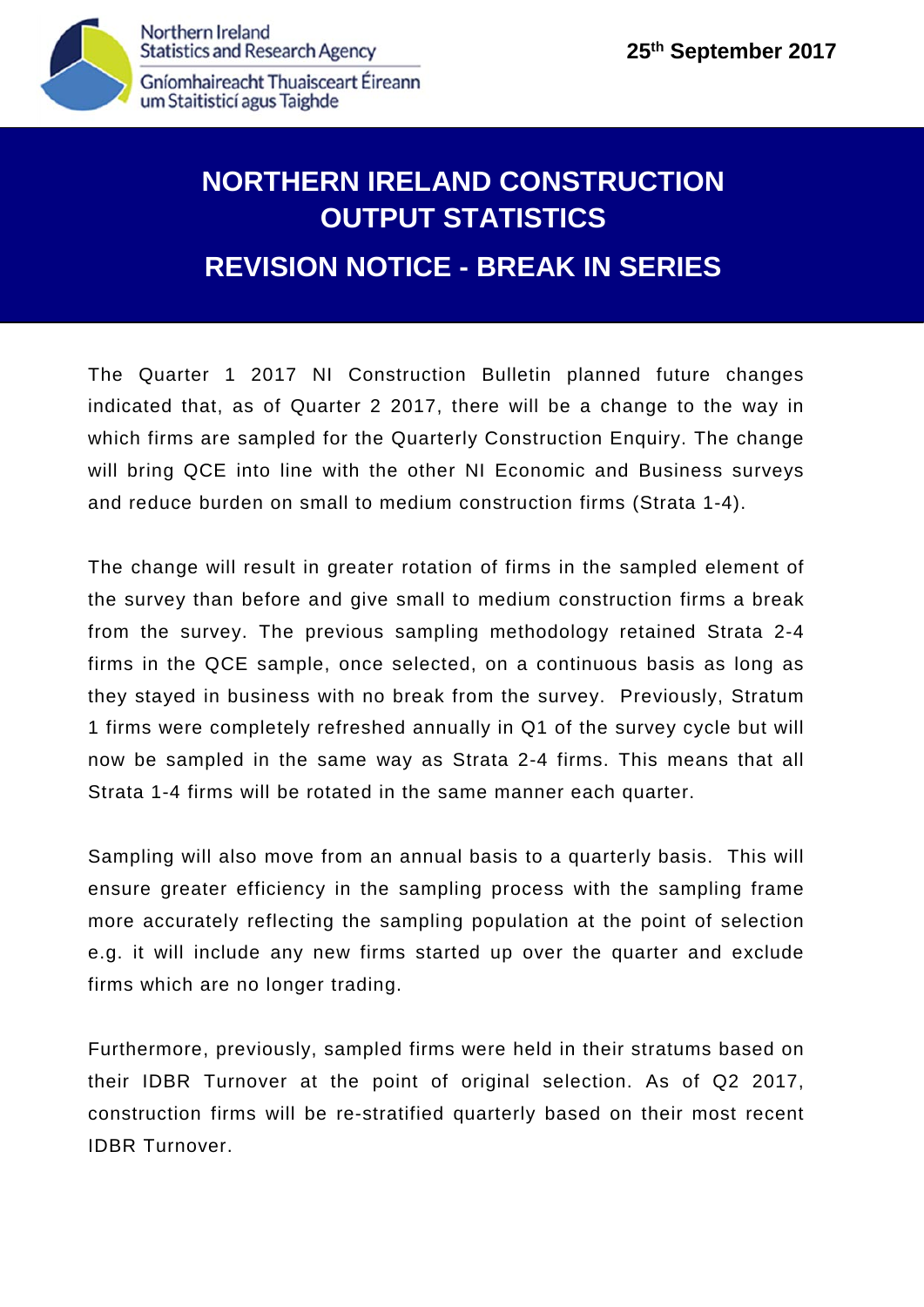Large firms, with a turnover of £5.25million or more, will continue to be selected on a census basis as before.

It is not possible to quantify the expected impact of these changes in Q2 2017. However, as of Q1 2016, data has been collected from firms under both the old and new sampling methods so that it is possible to provide some trend data in the **total volume** of construction output.

Table 1 and Figure 1 provide estimates of the volume of total construction output in Northern Ireland for the old sampling method and the new sampling method, as well as quarterly growth rates for both. Users should note that the volume measures and the growth rates are consistent with those previously published albeit with greater variability in the scale of change with the new sampling methodology. This is to be expected with the rules underpinning the new sampling methodology.

| Year / Quarter          | <b>Chained Volume</b><br>Measure (2013)<br><b>Prices</b><br>Seasonally<br>Adjusted<br>Published (old<br>methodology) | Quarterly<br>Change (%)<br><b>Published</b><br>(old<br>methodology) | <b>Chained Volume</b><br>Measure (2013)<br><b>Prices</b><br>Seasonally<br>Adjusted<br><b>Revised</b> (new<br>methodology) | Quarterly<br>Change (%)<br><b>Revised</b> (new<br>methodology) |
|-------------------------|----------------------------------------------------------------------------------------------------------------------|---------------------------------------------------------------------|---------------------------------------------------------------------------------------------------------------------------|----------------------------------------------------------------|
| 2016 Jan – Mar $(Q1)$   | 630.0                                                                                                                |                                                                     | 642.3                                                                                                                     |                                                                |
| 2016 Apr $-$ Jun (Q2)   | 650.0                                                                                                                | $+3.1%$                                                             | 667.4                                                                                                                     | $+3.8%$                                                        |
| $2016$ Jul – Sep $(Q3)$ | 644.4                                                                                                                | $-0.9%$                                                             | 646.4                                                                                                                     | $-3.2%$                                                        |
| 2016 Oct - Dec $(Q4)$   | 686.2                                                                                                                | $+6.1%$                                                             | 702.7                                                                                                                     | $+8.0%$                                                        |

| Table 1 – Revision in Volume of Construction Output in Northern Ireland |  |  |  |  |  |
|-------------------------------------------------------------------------|--|--|--|--|--|
|-------------------------------------------------------------------------|--|--|--|--|--|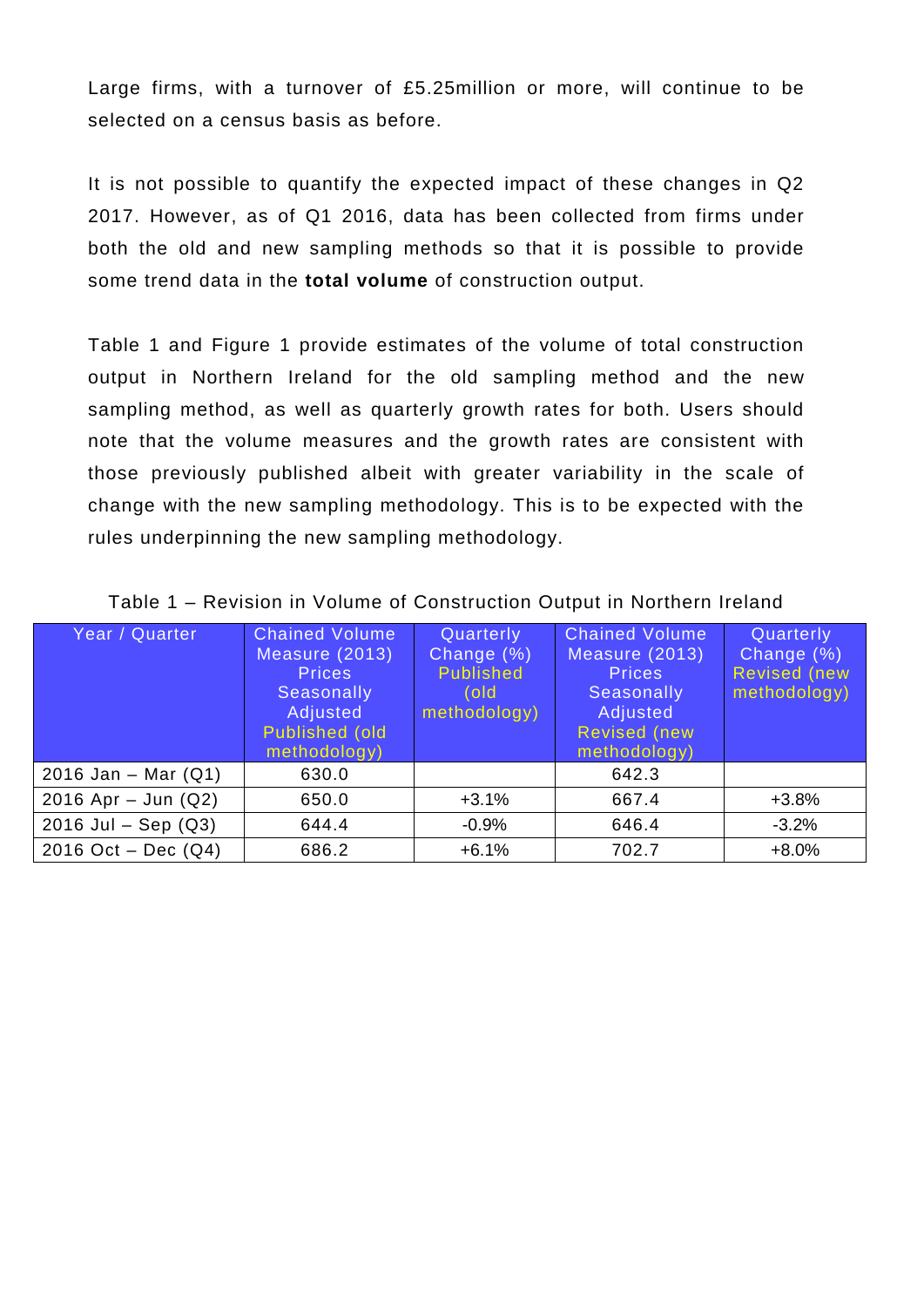

Figure 1 – Revision in Volume of Construction Output in Northern Ireland

Users should be aware that the methodological changes noted above will cause a break in the total construction output volume series from Quarter 1 2016 onwards and this will be reflected in the published bulletins from Q2 2017 onwards. The Q2 2017 Bulletin will also contain revised data for Q1 2017 based on the new sampling methodology. The break in series from Q1 2016 onwards will be made evident throughout the relevant charts and tables of future publications.

Users should note that there will be no comparable data available at the sub-levels of construction prior to Q2 2017 and there will be a break in these series from Q2 2017.

More information on the current methodology used in the production of these statistics can be found at:

[https://www.nisra.gov.uk/publications/construction-output-statistics](https://www.nisra.gov.uk/publications/construction-output-statistics-methodology)[methodology](https://www.nisra.gov.uk/publications/construction-output-statistics-methodology)

This will be revised upon publication of Q2 2017 to reflect the new methodology.